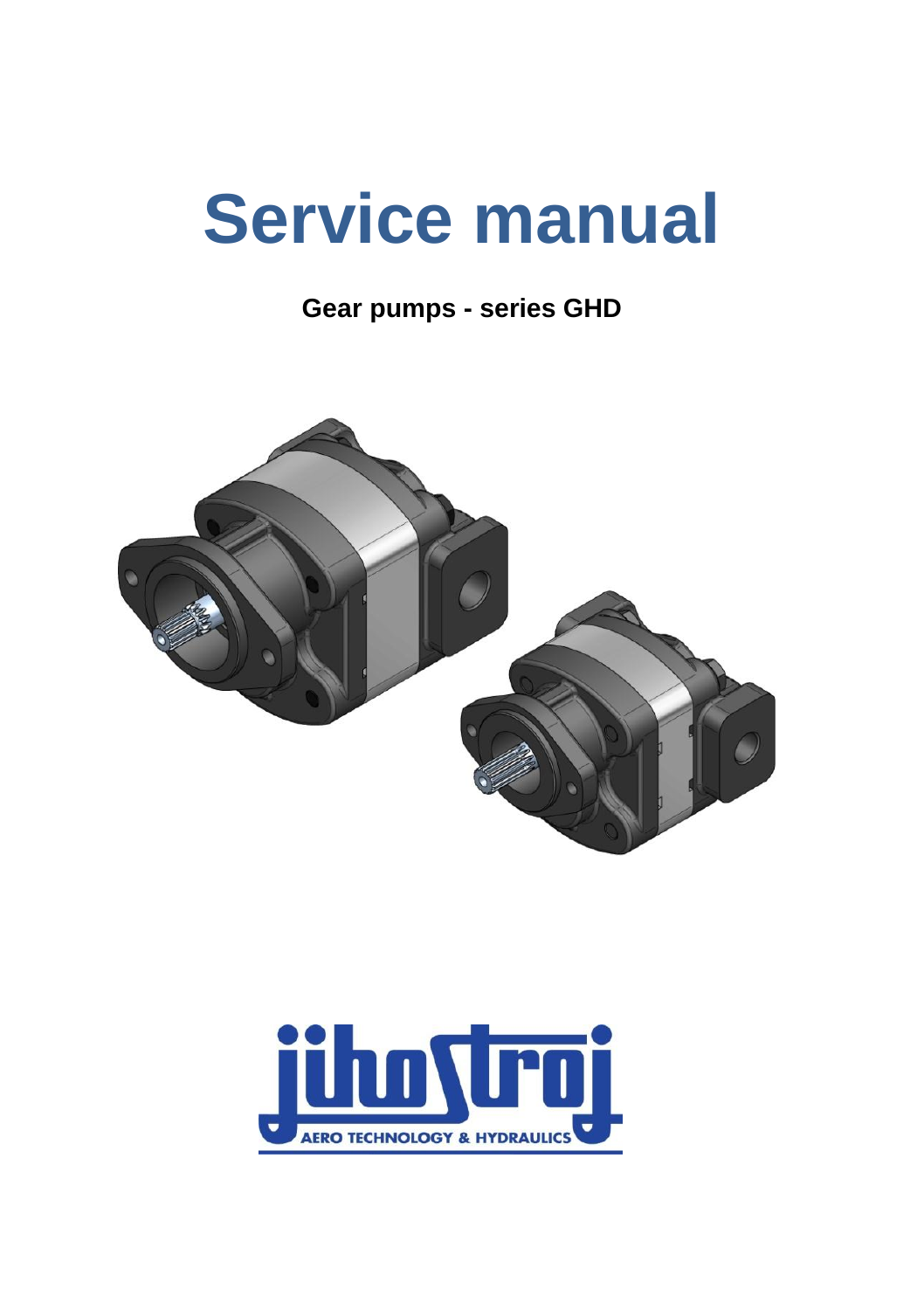



#### **1. Basic description**

Gear pumps serve to transform mechanical energy into pressure energy of a liquid. The GHD-series pumps are designed primarily for use in mobile hydraulics in the areas of agricultural, heavy construction, and road machines, and in contemporary hydraulic systems of handling technique. They are produced in different versions of drives, fastening flanges and liquid intakes and discharges. These pumps conform to ISO, SAE, UNI, and other worldwide established standards; they may be delivered in oneor multiple-section versions. They may also be delivered as reversible pump. The basic version consists of several parts. The body, cover and flange pump are made of gray iron. For heavy-duty service with a charge of the driving shaft, the pump may be equipped with front-end roller bearings.

| <b>Nominal Size Parameters</b>                              |                       | Symb.             | Unit                                    | GHD1-<br>17 | GHD1-<br>22,5 | GHD1-<br>27 | GHD1-<br>29 | GHD1-<br>34 |  |
|-------------------------------------------------------------|-----------------------|-------------------|-----------------------------------------|-------------|---------------|-------------|-------------|-------------|--|
| Nominal displacement                                        |                       | $V_{\alpha}$      | $\text{[cm}^3$                          | 17.389      | 22,461        | 27,533      | 28,982      | 34,054      |  |
| Rotation speed                                              | nominal               | $n_{n}$           | $\lceil \text{min}^{-1} \rceil$         | 1500        |               |             |             |             |  |
|                                                             | minimum               | $n_{min}$         | $\lceil \text{min}^{-1} \rceil$         | 400         |               |             |             |             |  |
|                                                             | maximum               | $n_{\text{max}}$  | $\lceil \text{min}^{-1} \rceil$         | 3200        |               |             |             | 3000        |  |
| Pressure                                                    | minimum               | P <sub>1min</sub> | [bar]                                   | $-0.3$      |               |             |             |             |  |
| at the inlet port                                           | maximum               | $p_{1max}$        | [bar]                                   | 0,5         |               |             |             |             |  |
| Pressure<br>at the outlet port                              | maximum<br>continuous | $p_{2n}$          | [bar]                                   | 290         |               |             |             | 280         |  |
|                                                             | maximum               | P <sub>2max</sub> | [bar]                                   | 310         |               |             |             | 300         |  |
|                                                             | peak                  | p <sub>3</sub>    | [bar]                                   | 320         |               |             |             | 310         |  |
| Nominal flow rate (min.) at $n_0$ and $p_{20}$              |                       | $Q_n$             | $\text{[dm}^3 \text{.} \text{min}^1$    | 24,00       | 31,00         | 38,00       | 40,00       | 47,00       |  |
| Maximum flow rate at n <sub>max</sub> and p <sub>2max</sub> |                       | $Q_{\text{max}}$  | $\text{Idm}^3 \text{.} \text{min}^{-1}$ | 54,00       | 69,70         | 85,50       | 84,30       | 99,10       |  |
| Nominal input power (max.) at $n_n$ and $p_{2n}$            |                       | $P_n$             | [kW]                                    | 14,80       | 19,20         | 23,50       | 24,70       | 28,00       |  |
| Max. input power at $n_{max}$ and $p_{2max}$                |                       | $P_{\text{max}}$  | [kW]                                    | 33,80       | 43,70         | 53,60       | 52,80       | 60,10       |  |

## **2. Table of parameters**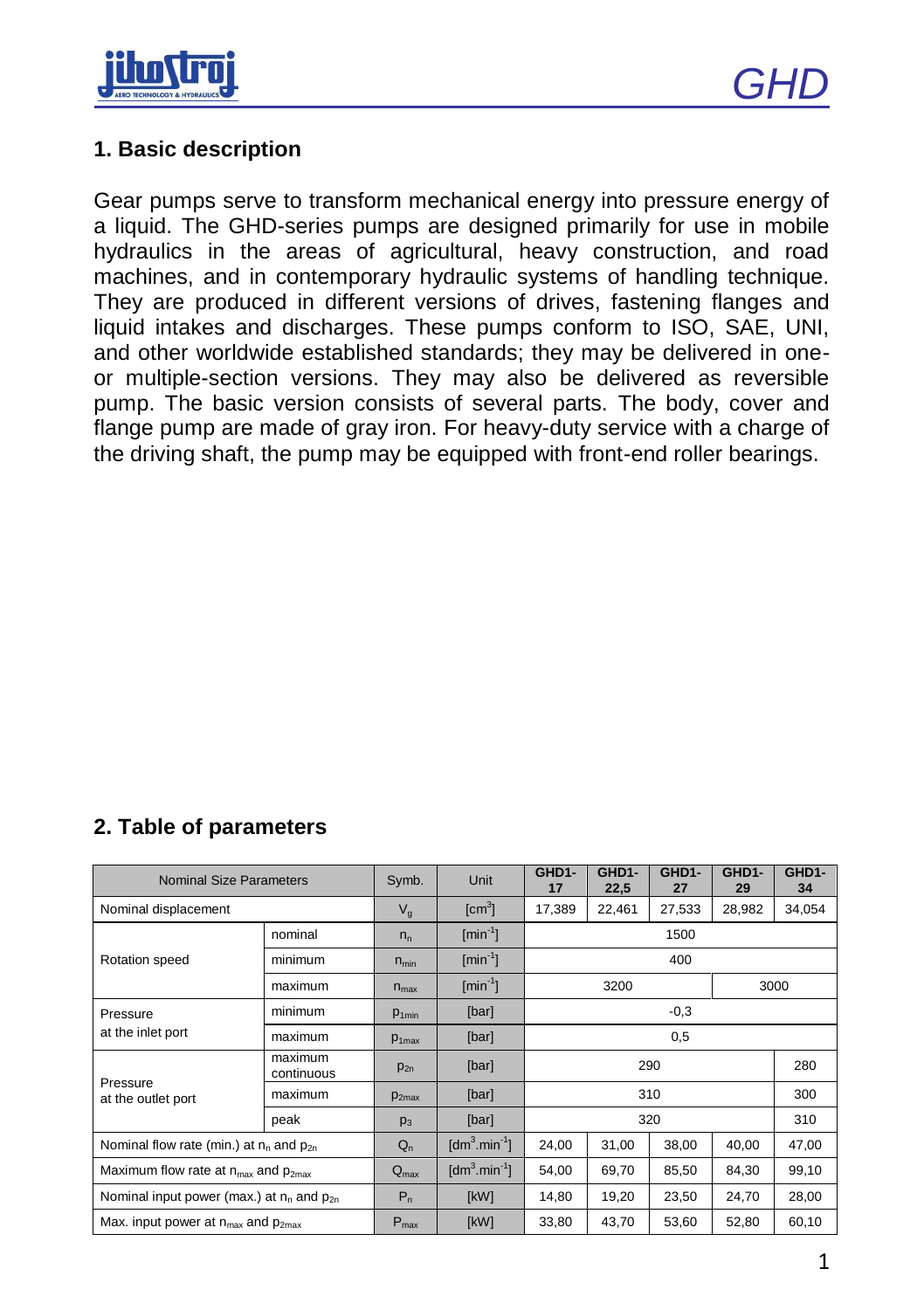

| v | ŋ. |
|---|----|
|   |    |

| <b>Nominal Size Parameters</b>                   |                       | Symb.             | Unit                                  | GHD1-<br>43               | GHD1-<br>51              |                                                 | GHD1-<br>61              | GHD1-<br>71               |  |
|--------------------------------------------------|-----------------------|-------------------|---------------------------------------|---------------------------|--------------------------|-------------------------------------------------|--------------------------|---------------------------|--|
| Nominal displacement                             |                       | $V_{q}$           | $\text{[cm}^3$                        | 43,473                    | 51,443<br>61,587         |                                                 |                          | 71,006                    |  |
|                                                  | nominal               | $n_{n}$           | $\text{[min}^1$                       | 1500                      |                          |                                                 |                          |                           |  |
| Rotation speed                                   | minimum               | $n_{min}$         | $[min^{-1}]$                          | 400<br>350<br>250         |                          |                                                 |                          |                           |  |
|                                                  | maximum               | $n_{max}$         | $\left[\text{min}^{\text{-1}}\right]$ | 2800                      | 2600                     |                                                 | 2200<br>1800             |                           |  |
| Pressure                                         | minimum               | $p_{1min}$        | [bar]                                 | $-0,3$                    |                          |                                                 |                          |                           |  |
| at the inlet port                                | maximum               | P <sub>1max</sub> | [bar]                                 | 0,5                       |                          |                                                 |                          |                           |  |
| Pressure<br>at the outlet port                   | maximum<br>continuous | $p_{2n}$          | [bar]                                 | 270                       | 260                      |                                                 | 240                      | 200                       |  |
|                                                  | maximum               | P <sub>2max</sub> | [bar]                                 | 290                       | 280                      |                                                 | 260                      | 220                       |  |
|                                                  | peak                  | $p_3$             | [bar]                                 | 300                       |                          | 290<br>270                                      |                          | 230                       |  |
| Nominal flow rate (min.) at $n_n$ and $p_{2n}$   |                       | $Q_{n}$           | $[dm^3.min^{-1}]$                     | 60,00<br>71,00            |                          | 85,00                                           | 98,00                    |                           |  |
| Maximum flow rate at $n_{max}$ and $p_{2max}$    |                       | $Q_{\text{max}}$  | $[dm^3.min^{-1}]$                     | 118,10                    | 129,70                   |                                                 | 131,40                   | 124,00                    |  |
| Nominal input power (max.) at $n_n$ and $p_{2n}$ |                       | $P_n$             | [kW]                                  | 34,50                     | 39,30                    |                                                 | 43,50                    | 41,80                     |  |
| Max. input power at $n_{max}$ and $p_{2max}$     |                       | $P_{max}$         | [kW]                                  | 69,20                     | 73,40                    |                                                 | 69,10                    | 55,10                     |  |
| <b>Nominal Size Parameters</b>                   |                       | Symb.             | Unit                                  | GHD <sub>2</sub> -<br>51  | GHD <sub>2</sub> -<br>61 | GHD <sub>2</sub> -<br>71                        | GHD <sub>2</sub> -<br>82 | GHD <sub>2</sub> -<br>90  |  |
| Nominal displacement                             |                       | $V_q$             | $\text{[cm}^3$                        | 51,810                    | 61,231                   | 71,828                                          | 82,426                   | 90,668                    |  |
|                                                  | nominal               | $n_{n}$           | $[min^{-1}]$                          | 1500                      |                          |                                                 |                          |                           |  |
| Rotation speed                                   | minimum               | $n_{min}$         | $\text{[min}^{-1}$                    | 400                       |                          |                                                 |                          |                           |  |
|                                                  | maximum               | $n_{\text{max}}$  | $\left[\text{min}^{\text{-1}}\right]$ | 3200<br>3000<br>2800      |                          |                                                 |                          |                           |  |
| Pressure                                         | minimum               | P <sub>1min</sub> | [bar]                                 | $-0.3$                    |                          |                                                 |                          |                           |  |
| at the inlet port                                | maximum               | P <sub>1max</sub> | [bar]                                 | 0,5                       |                          |                                                 |                          |                           |  |
|                                                  | maximum<br>continuous | $p_{2n}$          | [bar]                                 | 280<br>270                |                          |                                                 | 250                      |                           |  |
| Pressure<br>at the outlet port                   | maximum               | P <sub>2max</sub> | [bar]                                 | 300<br>290                |                          |                                                 |                          | 270                       |  |
|                                                  | peak                  | p <sub>3</sub>    | [bar]                                 | 310<br>300                |                          |                                                 |                          | 280                       |  |
| Nominal flow rate (min.) at $n_n$ and $p_{2n}$   |                       | $Q_{n}$           | $[dm^3.min^{-1}]$                     | 71,50<br>84,50<br>99,10   |                          | 113,70                                          | 125,10                   |                           |  |
| Maximum flow rate at $n_{max}$ and $p_{2max}$    |                       | Q <sub>max</sub>  | $[dm^3.min^{-1}]$                     | 160,80                    | 190,10                   | 223,00                                          | 239,90                   | 246,30                    |  |
| Nominal input power (max.) at $n_n$ and $p_{2n}$ |                       | $P_n$             | [kW]                                  | 42,70                     | 50,40                    | 59,20                                           | 65,50                    | 66,70                     |  |
| Max. input power at $n_{max}$ and $p_{2max}$     |                       | $P_{\text{max}}$  | [kW]                                  | 97,50                     | 115,30                   | 135,20                                          | 140,60                   | 134,40                    |  |
| <b>Nominal Size Parameters</b>                   |                       | Symb.             | Unit                                  | GHD <sub>2</sub> -<br>100 |                          | GHD <sub>2</sub> -<br>GHD <sub>2</sub> -<br>110 |                          | GHD <sub>2</sub> -<br>150 |  |
| Nominal displacement                             |                       | $V_q$             | $\text{[cm}^3$                        | 100,088                   | 110,686                  |                                                 | 125<br>125,994           | 150,721                   |  |
| Rotation speed                                   | nominal               | $n_{n}$           | $\left[\text{min}^{\text{-1}}\right]$ | 1500                      |                          |                                                 |                          |                           |  |
|                                                  | minimum               | $n_{min}$         | $[min^{-1}]$                          | 350                       |                          | 250                                             |                          |                           |  |
|                                                  | maximum               | $n_{max}$         | $[min^{-1}]$                          | 2700                      | 2600<br>2400             |                                                 |                          | 2000                      |  |
| Pressure                                         | minimum               | P <sub>1min</sub> | [bar]                                 | $-0,3$                    |                          |                                                 |                          |                           |  |
| at the inlet port                                | maximum               | P <sub>1max</sub> | [bar]                                 | 0,5                       |                          |                                                 |                          |                           |  |
| Pressure<br>at the outlet port                   | maximum<br>continuous | $p_{2n}$          | [bar]                                 | 230                       | 210                      |                                                 | 190                      | 170                       |  |
|                                                  | maximum               | P <sub>2max</sub> | [bar]                                 | 250                       | 230                      |                                                 | 210                      | 190                       |  |
|                                                  | peak                  | p <sub>3</sub>    | [bar]                                 | 260                       | 240                      |                                                 | 220                      | 200                       |  |
| Nominal flow rate (min.) at $n_n$ and $p_{2n}$   |                       | $Q_n$             | $[dm^3.min^{-1}]$                     | 152,7<br>138,10           |                          | 173,9                                           | 208                      |                           |  |
| Maximum flow rate at $n_{max}$ and $p_{2max}$    |                       | $Q_{\text{max}}$  | $[dm^3.min^{-1}]$                     | 262,10<br>279,2           |                          | 293,3                                           | 292,4                    |                           |  |
| Nominal input power (max.) at $n_n$ and $p_{2n}$ |                       | $P_n$             | [kW]                                  | 67,70                     | 68,4                     |                                                 | 70,4                     | 75,4                      |  |
| Max. input power at $n_{max}$ and $p_{2max}$     |                       | $P_{\text{max}}$  | [kW]                                  | 132,50                    | 129,8                    |                                                 | 124,5                    | 112,3                     |  |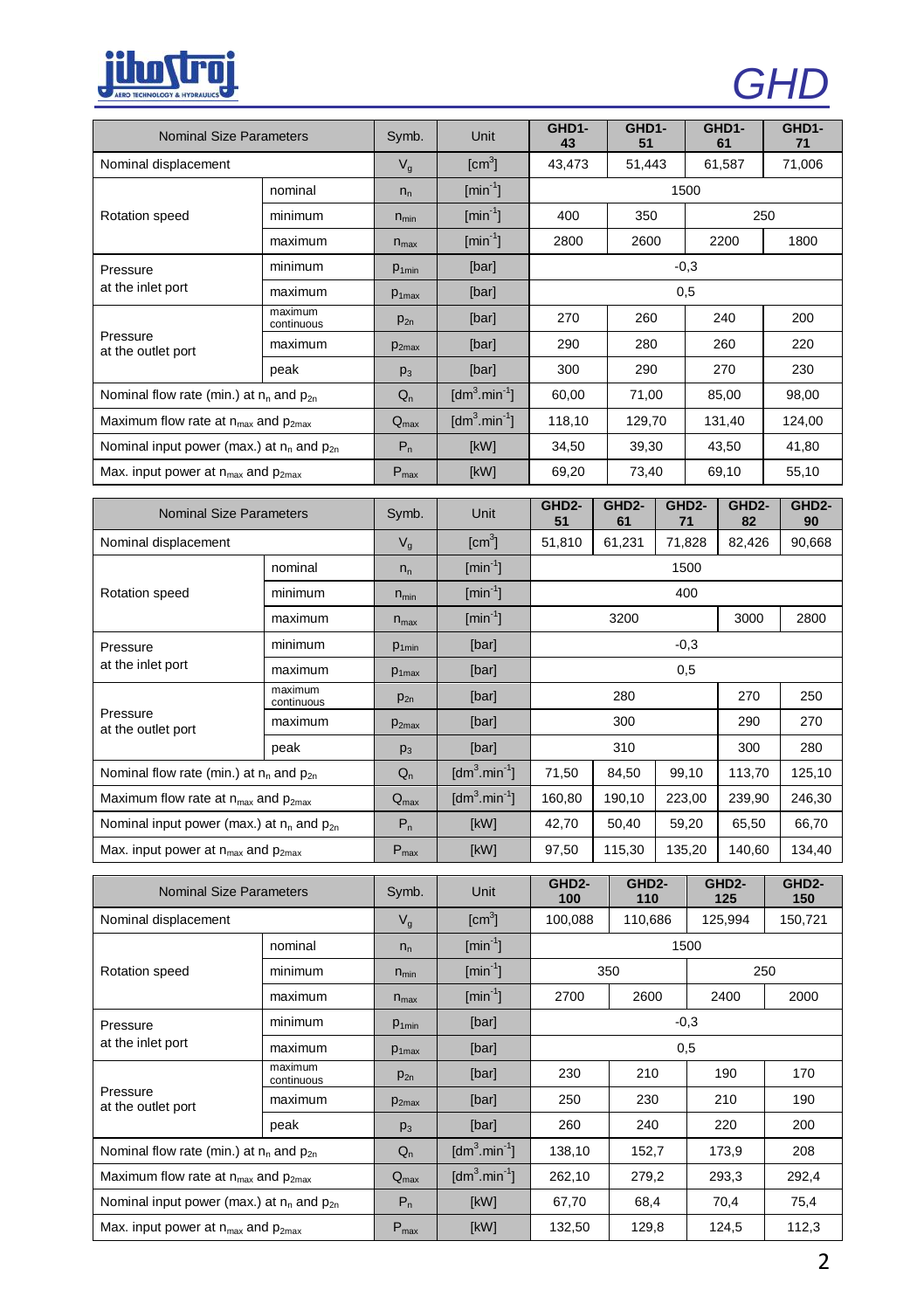



## **3. Working liquid**

- Mineral oils for hydraulic drives (NBR seal)
- Hydraulic liquids based on vegetable oils, suitable for hydrostatic drives (NBR seal)

### *3.1. Liquid temperature*

- $t = -20 \div 80$  [°C] (NBR seal) -20 ÷ +120 [°C] (FKM seal)
- 3.2. Kinematic viscosity of liquid [m<sup>2</sup>.s<sup>-1</sup>]
- recommended (for continous operation) 20.10<sup>-6</sup> to 100.10<sup>-6</sup>
- maximum when put in operation (at kinematic viscosity  $1200.10^{-6}$  >1000 allowed service pressure is <10 bar speed < 1500 RPM)
- minimum (operating mode at 10.10<sup>-6</sup> to 20.10<sup>-6</sup> has to be  $10.10^{-6}$ consulted with the producer)

*3.3. Filtration coefficient* 

 $\beta_{25}$  75 ≥ (for pressure p<sub>2</sub> < 200 bar)  $\beta_{10}$  75 ≥ (for pressure p<sub>2</sub> > 200 bar)

*3.4. Contamination level – class of liquid ISO 4406*

19/16 (for pressure  $p_2 < 200$  bar)

17/14 (for pressure  $p_2 > 200$  bar)

*3.5. Contamination level – class of liquid NAS 1638*

- 10 (for pressure  $p_2 < 200$  bar)
- 8 (for pressure  $p_2 > 200$  bar)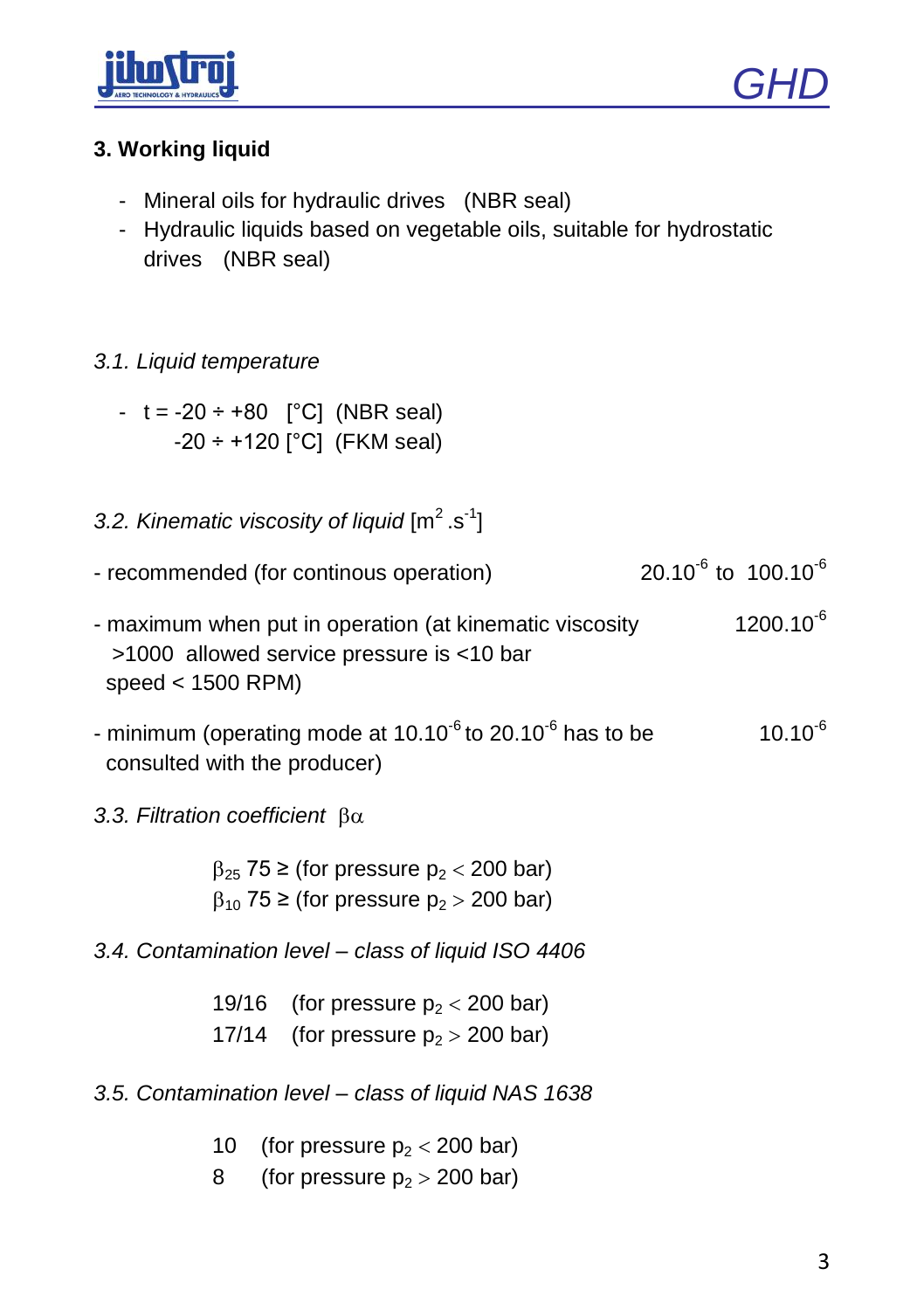

## **4. Pump drive**

Driving mechanism must cause neither the axial nor radial load of the pump shaft. In case of the operation with the load of the driving shaft, the pump must be equipped with the front-end bearing. The driving mechanism must meet the specified tolerances of the position, see the Figure No. 1. The usage of flexible coupling is recommended.

The tolerance of the driving mechanism position:



Figure No. 1

| Coupling used for the of the torque transmission | flexible | solid |  |  |
|--------------------------------------------------|----------|-------|--|--|
| $\vert$ Y (mm)                                   |          | 0.04  |  |  |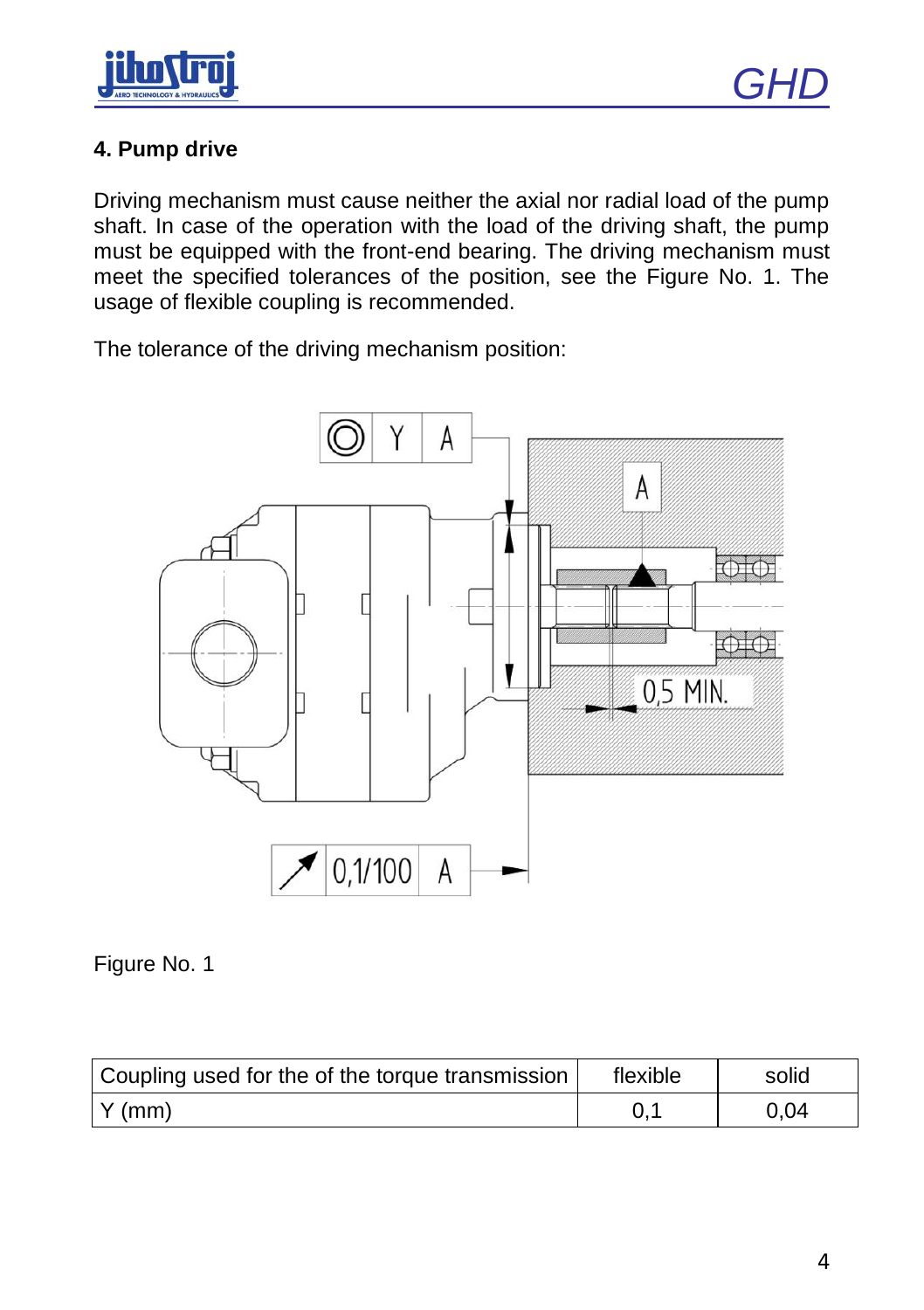

#### **5. Assembly / disassembly and service instructions**

 The gear pump can be installed on the final product in the arbitrary position. The external check of the pump must be done before its installation on the driving unit.

 During handling, it is necessary to avoid damage of the flange seating face, of the spigot, of the end of driving shaft, possibly of the sealing faces at inlet and outlet.

 The end of the driving shaft can be easily put into the catch cam until the pump flange face seats on the counterpart. If the pump´s shaft has the spline end or claw where the permanent lubrication is not secured during operation, we recommend to lubricate it by the suitable grease on the assembly occasion.

 Fix the pump to the counterpart by tightening the screws (nuts) after the pump´s flange face has seated completely on the seating face of the counterpart (casing).

 Remove the safety plugs of the inlet and outlet holes of all sections before connecting the pump to the hydraulic circuit. Check, whether the threads for connecting the hydraulic line are not damaged. During assembly, please, avoid the entering of impurities into the pump.

 The seal on the flange face must be such arranged to prevent the oil leakage from the driving mechanism area through the pump´s binder screws.

 After connection, let the pump run at least 2 minutes without pressure at minimum speed and monitor whether it runs smoothly, without excessive heating. When hot oil enters the cold pump, do not load it before the whole unit is warmed up completely.

 When dismantling the final product, protect the internal area by covering the connecting holes immediately.

 The safety valve must be installed in the pump hydraulic circuit. The valve must be proteced against incompetent manipulation. The valve is adjusted at the most on maximal permanent pump pressure . The peak pressure in the circuit must not exceed the allowed value. In case of multiple pumps, the safety valve must be installed in the circuit of each section.

 The used oil quality must meet the relevant oil standard for the whole operation period and its specified cleaning must be ensured.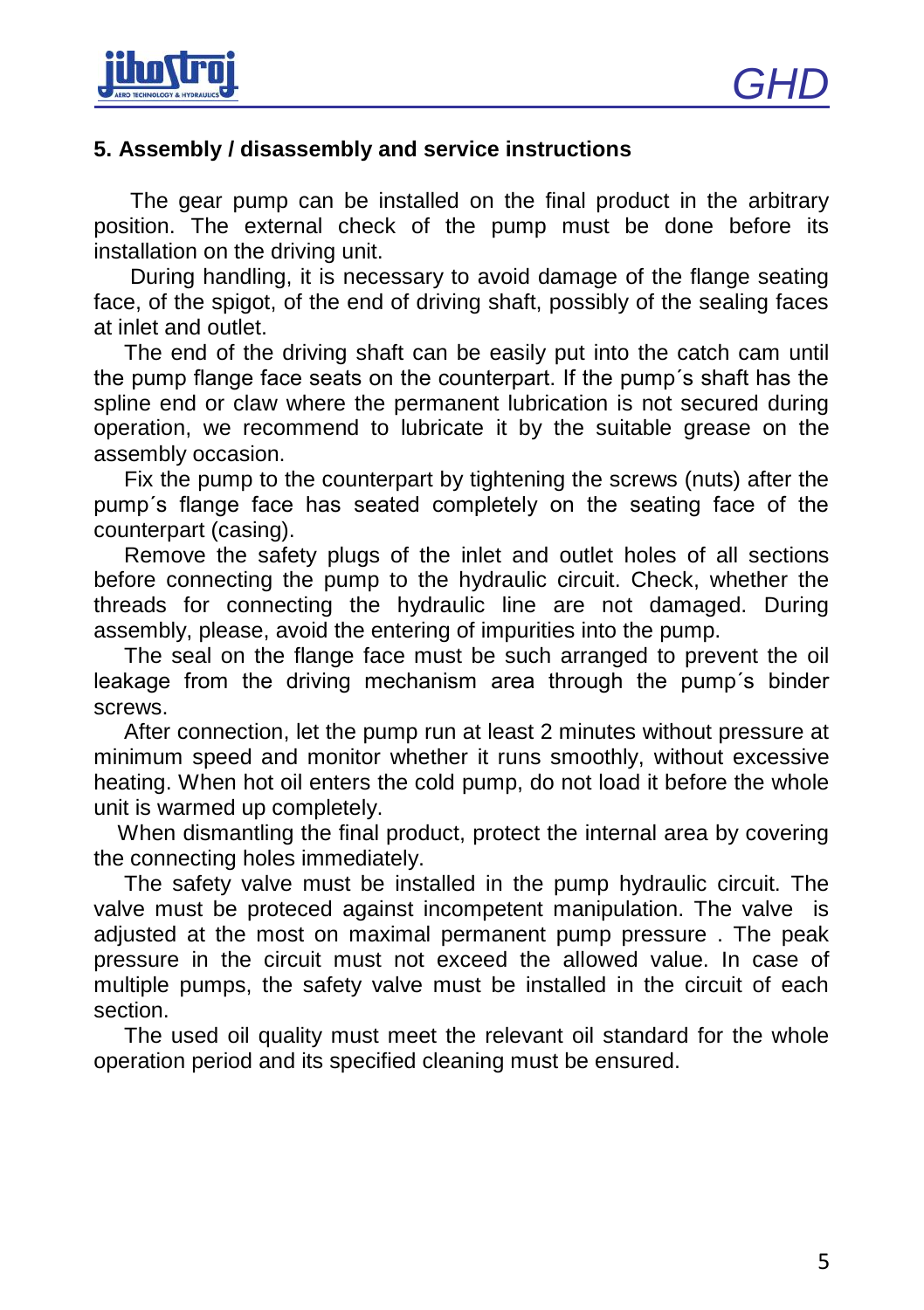

 It must be ensured that the oil quantity in the hydraulic circuit will not drop under the value when, in the inlet branch area, the oil turbulence appears as well as the air intake and the temperature increase above the allowed limit. After pump installation into hydraulic circuit, and after any circuit dismantling, it is necessary to vent the whole system perfectly.

 Hydraulic line – the intake line should have the nominal diameter specified such that at the viscosity 100.10 $^6$  m<sup>2</sup> .s<sup>-1</sup> and at maximum flow, the pressure intake does not exceed the allowed values. The pressure line should have such nominal diameter that the liquid speed does not exceed  $8 \text{ m.s}^1$ .

 Operation – the gear pumps do not need, during the operation, the special maintenance or service except the care of the working liquid and the regular inspections for detecting the possible leakage in joints and the checks of the pump binder screws (nuts) tightening. The oil change must be done with regard on the correct functioning of the whole hydraulic circuit. The working liquid change interval will be specified by the finalist on the base of the operation test.

#### **6. Warehousing warranty period - (applicable to sales representatives only)**

The manufacturer provides to Jihostroj sales representatives a 1 year warranty to sale the product to an operator. This period is not included in the service life of the product and is covered by the manufacturer's warranty.

Sales representatives are required to comply with the following conditions of warehousing:

Temperature: from  $-20^{\circ}$ C to  $+40^{\circ}$ C Humidity: from 40% to 80%

## **7. Service warranty period**

The manufacturer provides to its customers a service warranty for the product in the range of 3000 hours for 2 years from the date of sale, whichever occurs earlier.